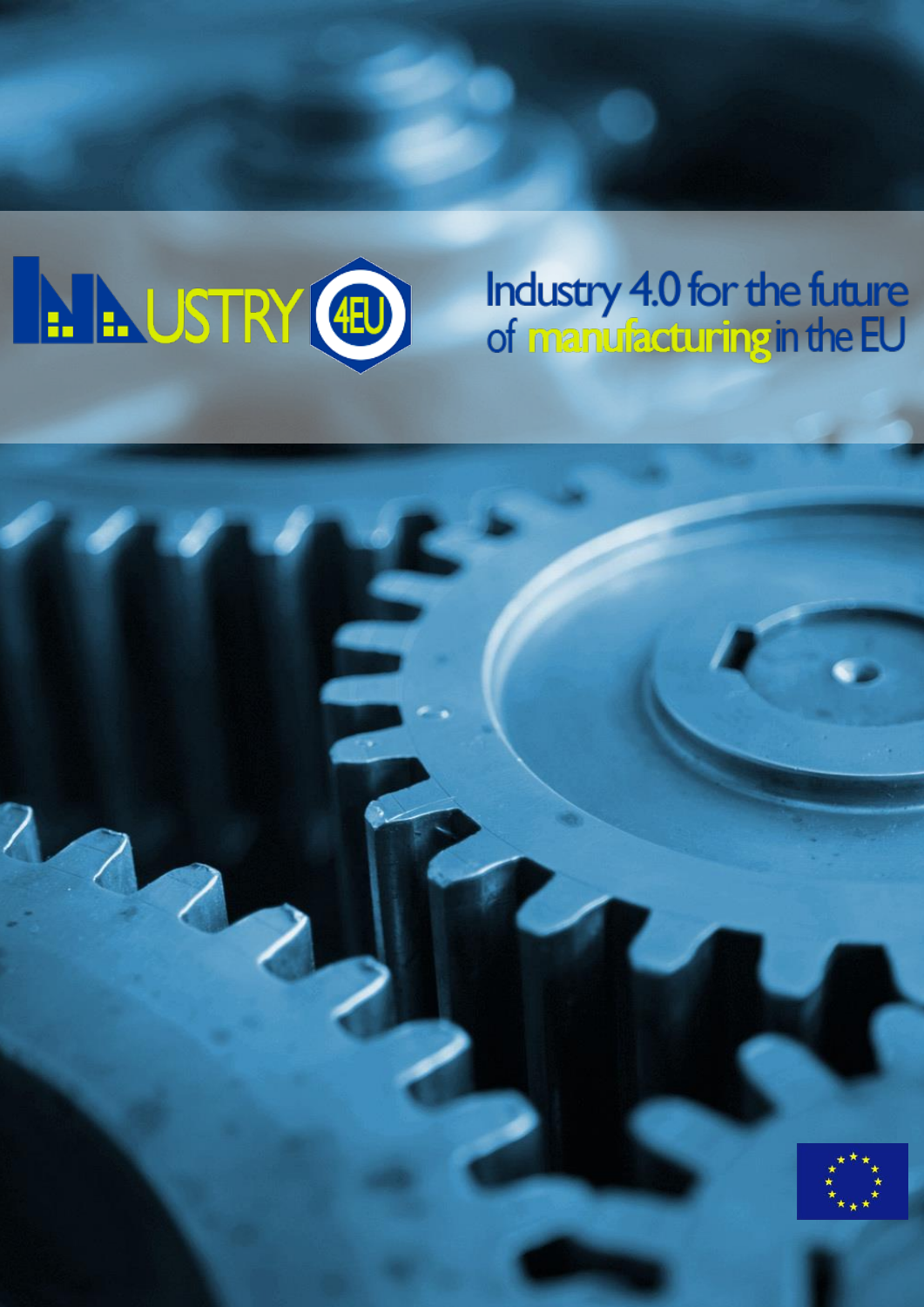## **Employer-based Position Paper**





European Commission, DG Employment, Social Affairs and Inclusion, VS/2015/0327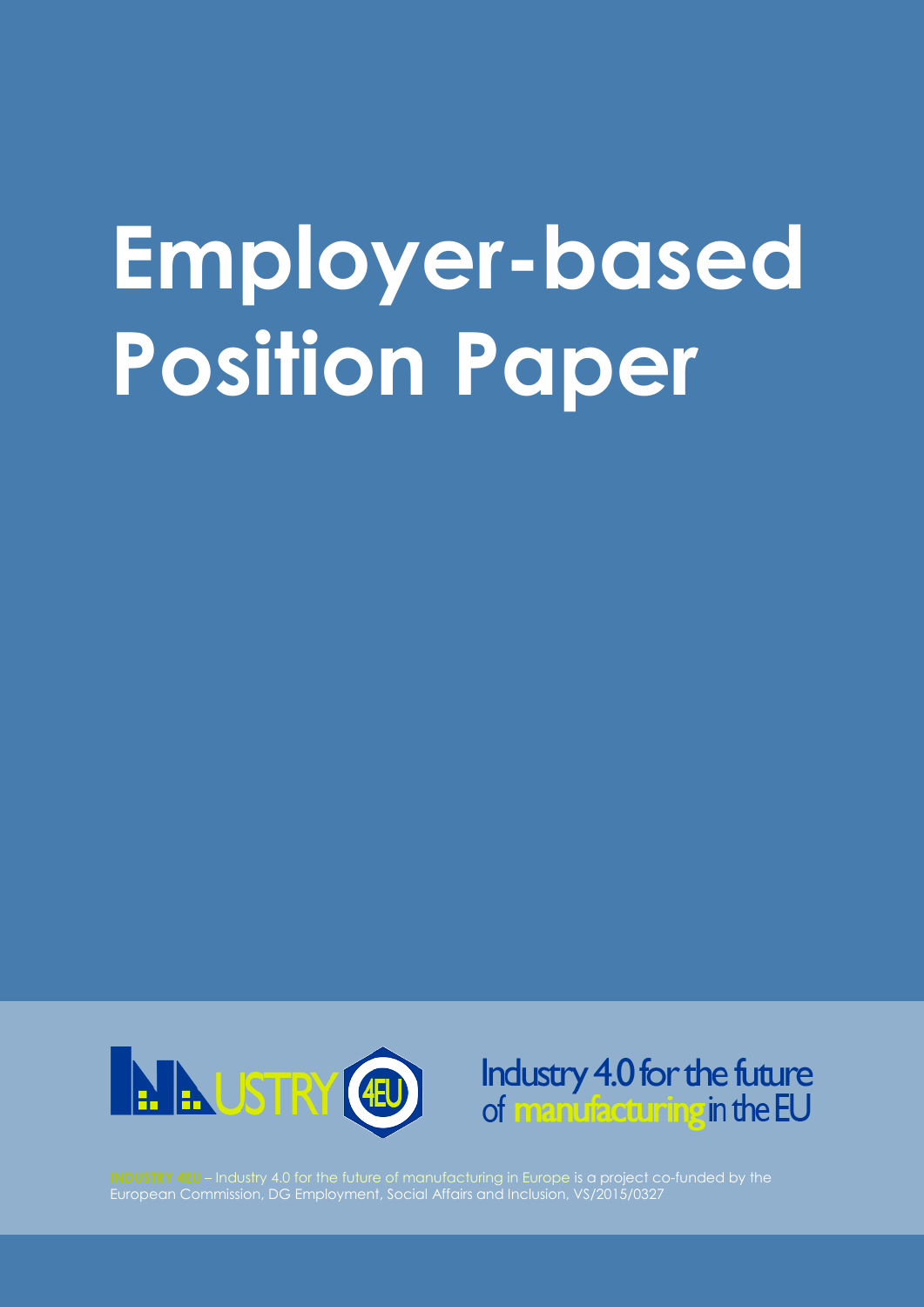### **COORDINATOR**

#### **FEDERMECCANICA**

Federazione sindacale dell'industria metalmeccanica italiana, based in Rome

**Italy** 

### **CO-APPLICANTS**

#### **ADAPT**

Associazione per gli studi internazionali e comparati sul diritto del lavoro e sulle relazioni industriali, based in Modena **Italy**

#### **CCIS**

Chamber of Commerce and Industry of Slovenia **Slovenia**

#### **CEEMET**

Council of European Employers of the Metal, Engineering and Technologybased Industries

**Belgium**

#### **NORDBILDUNG**

Bildungsverbund für die Metall- und Elektroindustrie gemeinnützige GmbH **Germany**

### **SCIENTIFIC COORDINATOR**

Prof. **Michele Tiraboschi** – Full Professor of Labour Law and Industrial Relations, Scientific Coordinator ADAPT School of Higher Education in Labour and Industrial Relations

With support from the European Union

The sole responsibility of this report lies with the author and the European Commission is not responsible for any use that may be made of the information contained therein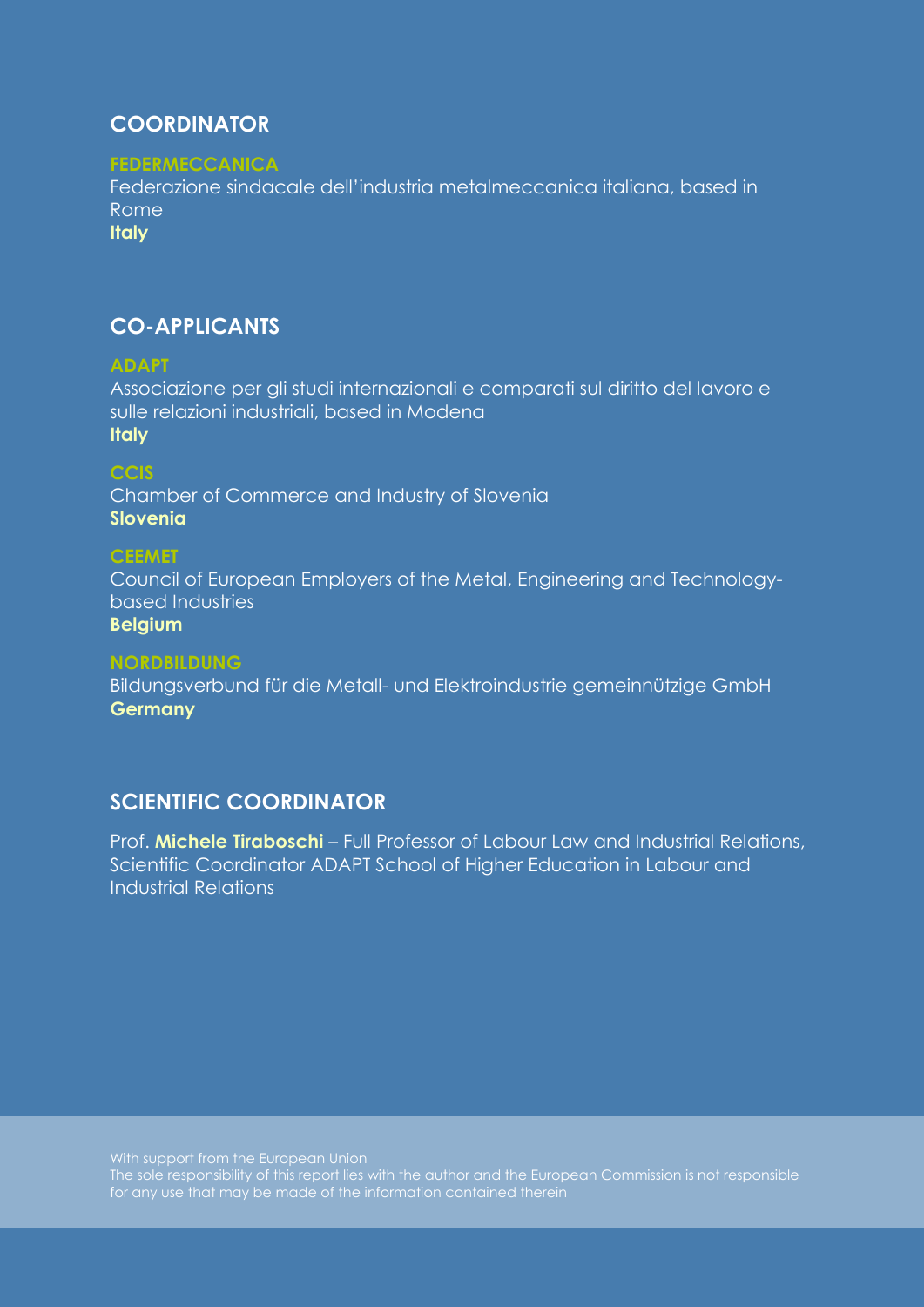# **Pillars**

## **1** Awareness

## **2** Skills & Training

**3** Industrial relations & Social dialogue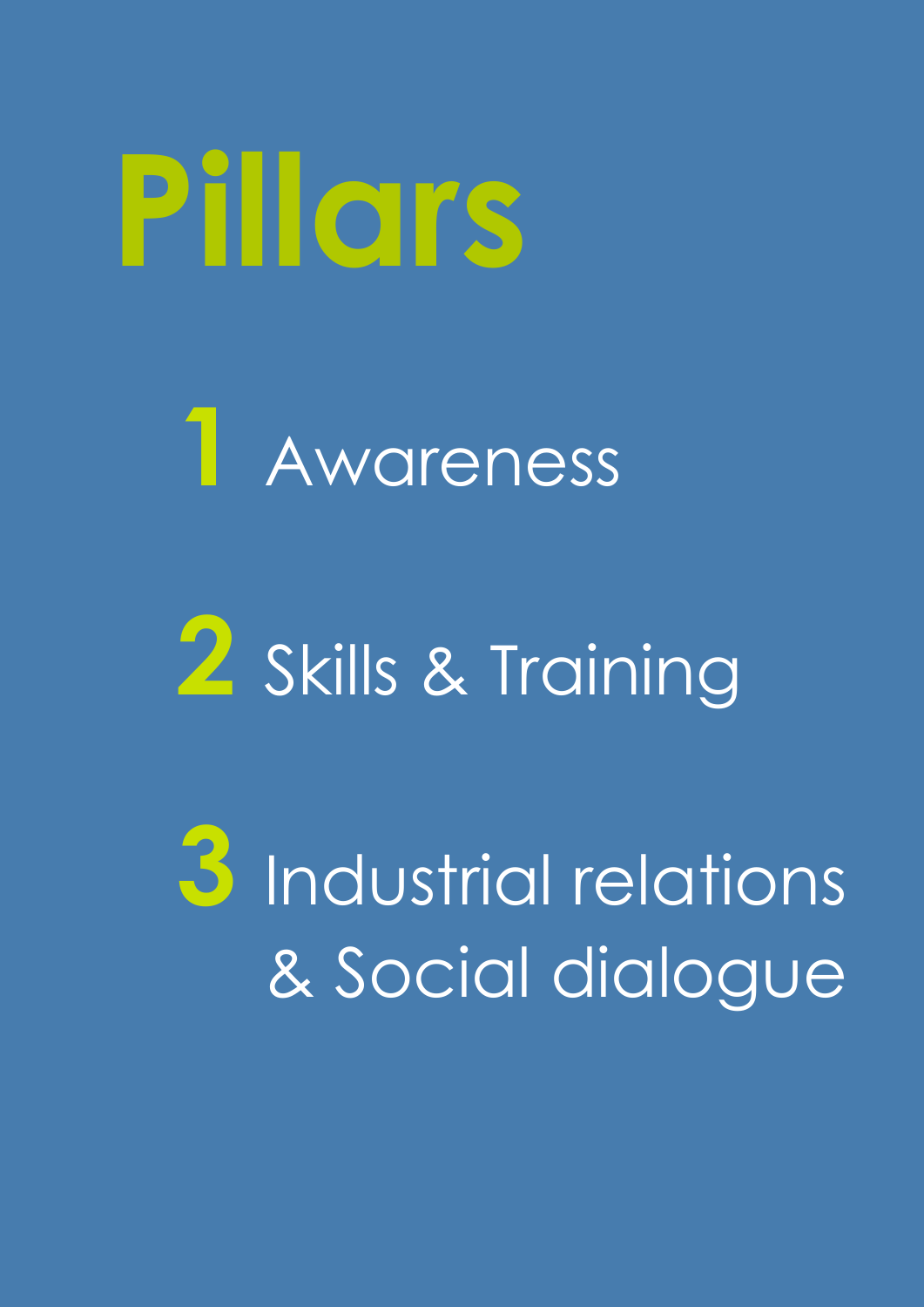# **1** Awareness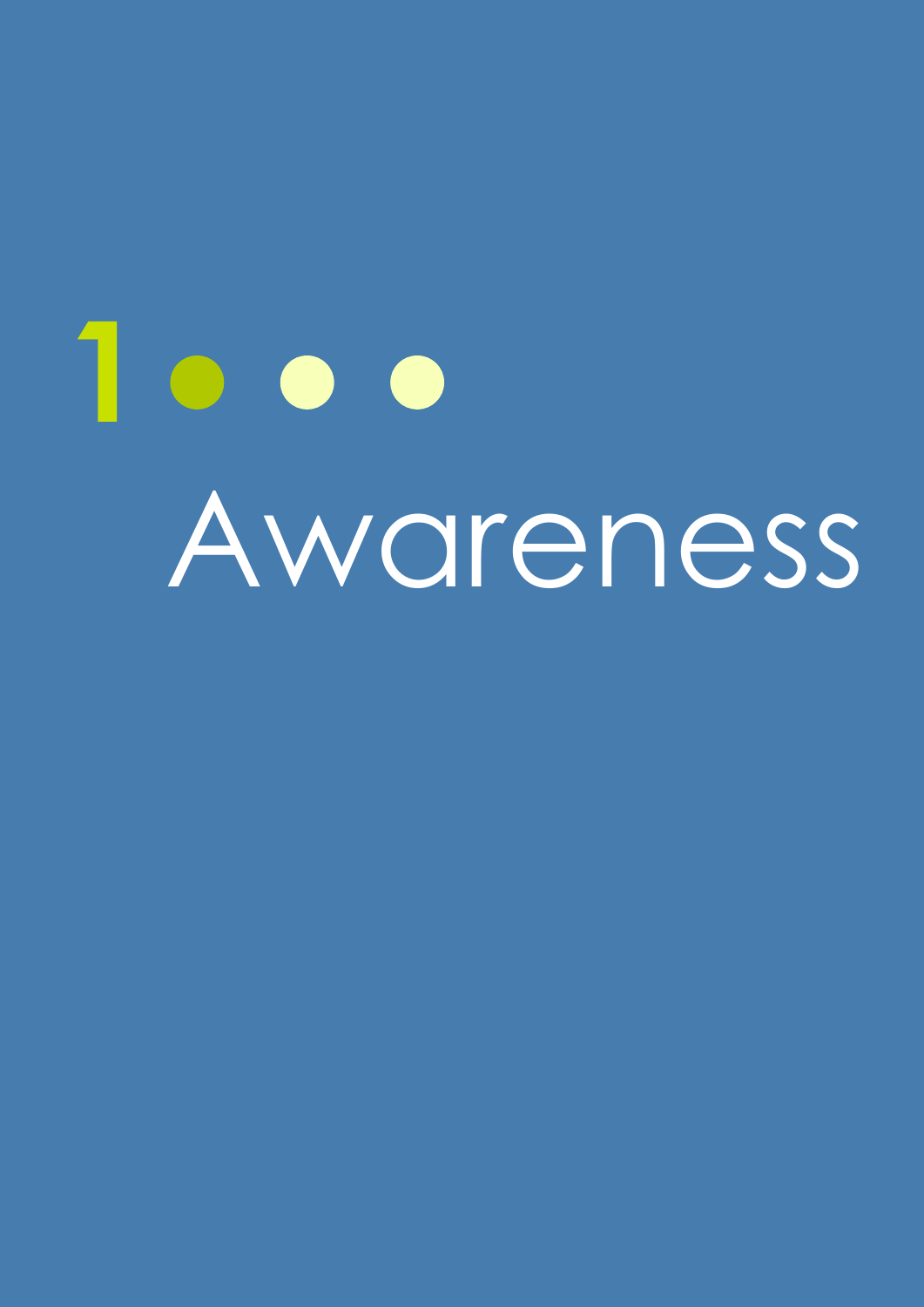**"Knowing opportunities and risks to build a new world of work"**

> Industry 4.0 is an ongoing paradigm that has to be established in each country, region, and company, adapting with the sectoral, economic, social, institutional and geographic context. In order to help its diffusion, raising awareness about the main opportunities and risks is a necessary step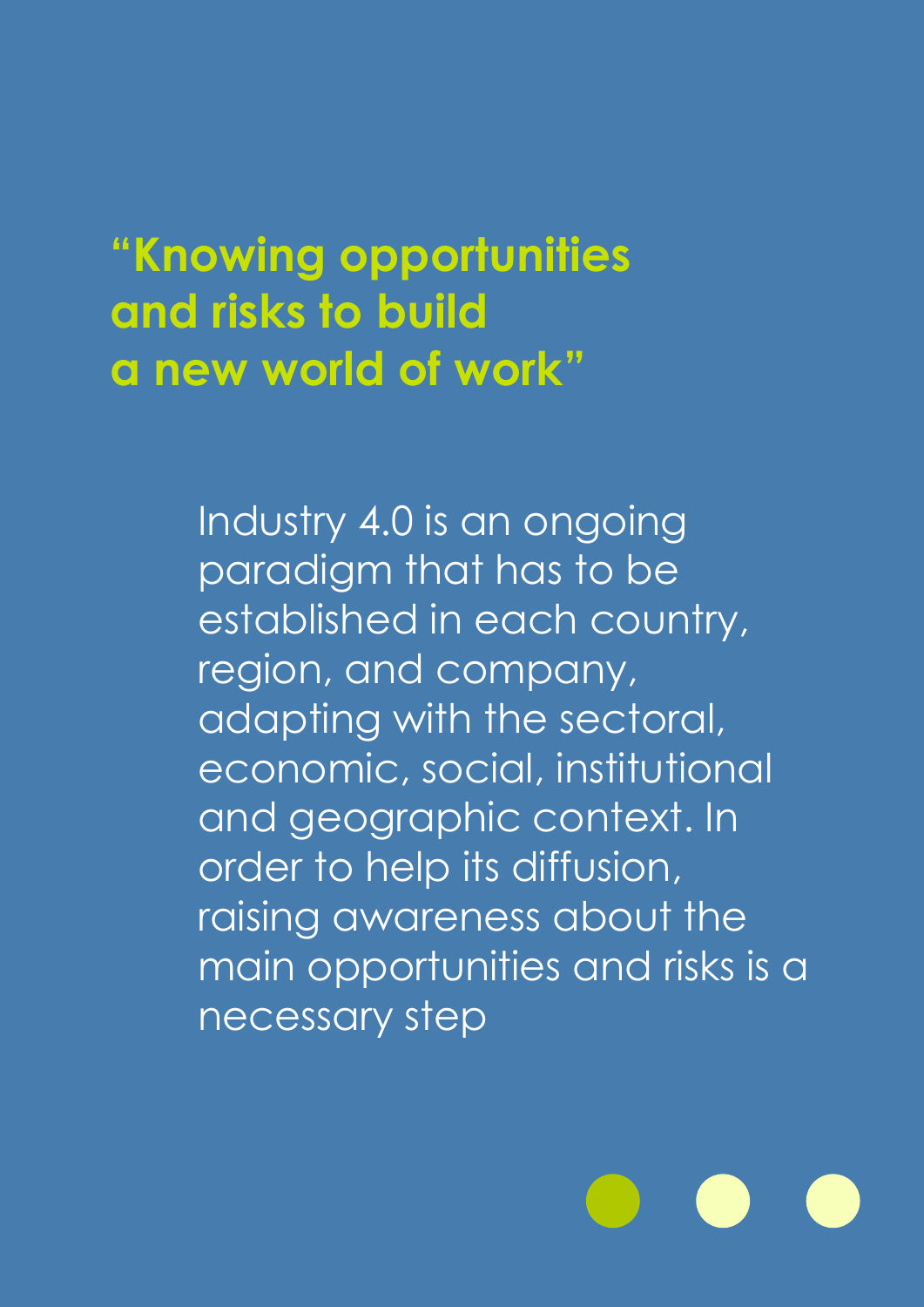### **1 Creation and dissemination of public-private partnerships to raise awareness leading to Industry 4.0**

The establishment of public and private entities that should guide companies through Industry 4.0 is a fundamental process. This should take place in two ways: first, by raising awareness (especially among SMEs) about the Industry 4.0 opportunities; secondly by giving technical support to implement 4.0 technologies. In this sense, it is fundamental to share best practices, also at European level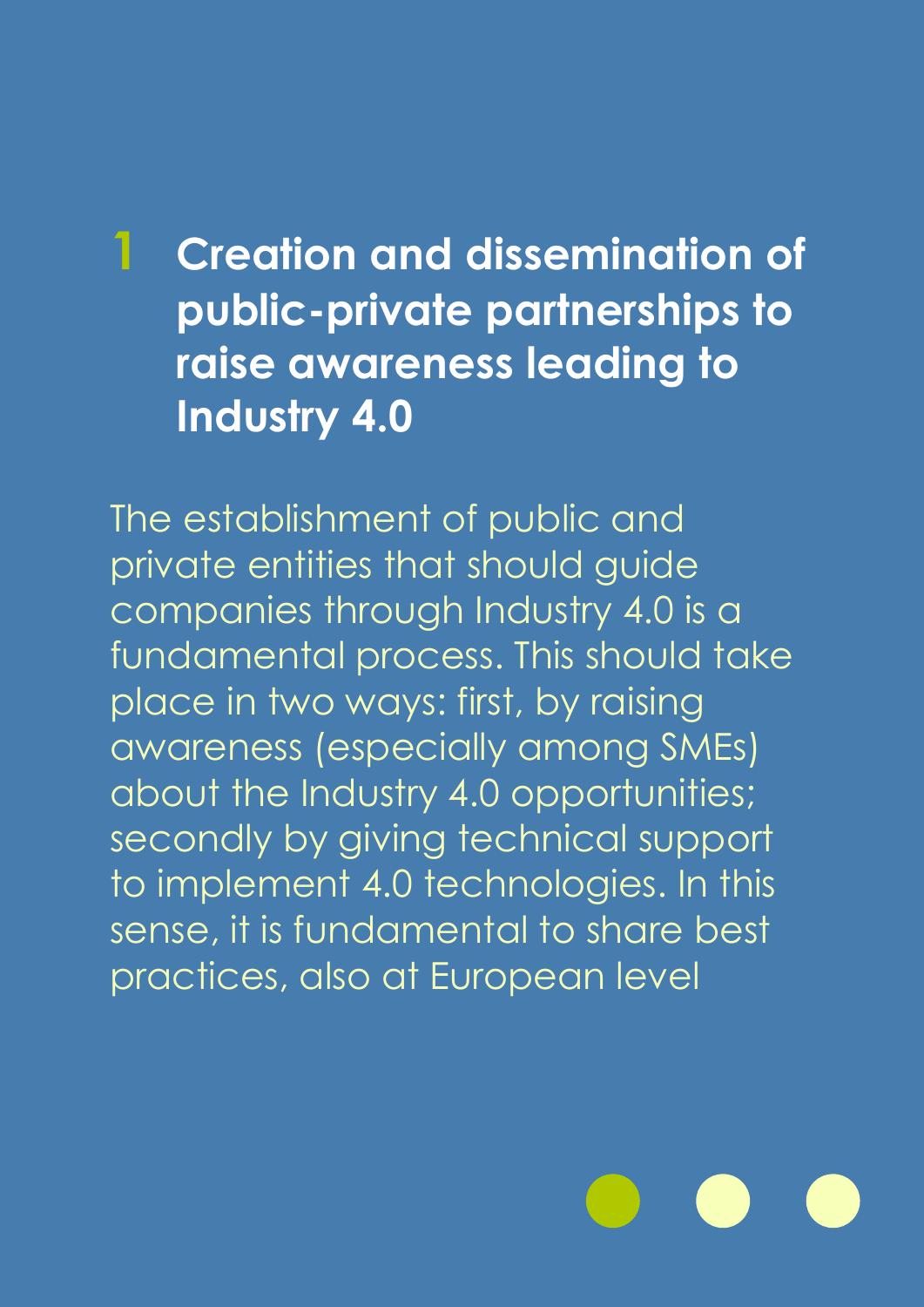### **2 Use of every channel possible to raise awareness about Industry 4.0**

Raising awareness about Industry 4.0 is also dependent on adequate communication from institutions. This communication could be carried out through a multitude of channels, either conventional or not, such as ad hoc fairs, stands, social networks and so on and has to concern the local and the national level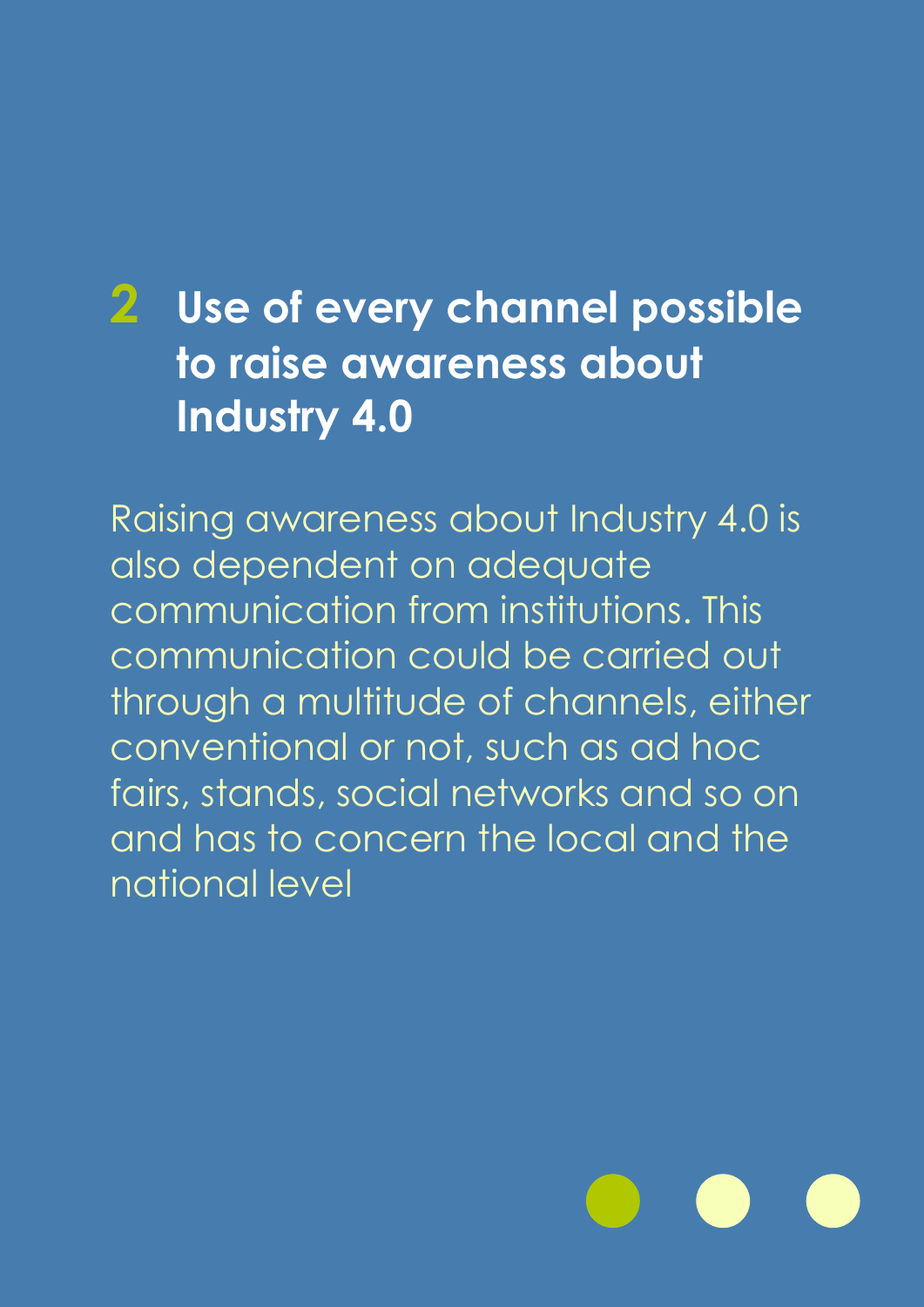### **3 Introduction of a holistic view of Industry 4.0**

The digital transformation taking place today is not only about technology, but it also concerns people, innovation, skills, relations, and networks. An awareness action on Industry 4.0 has to be carried forward through a holistic approach in order not to limit this process to one component, thus risking to affect its full development that will create problems and shortcomings in the future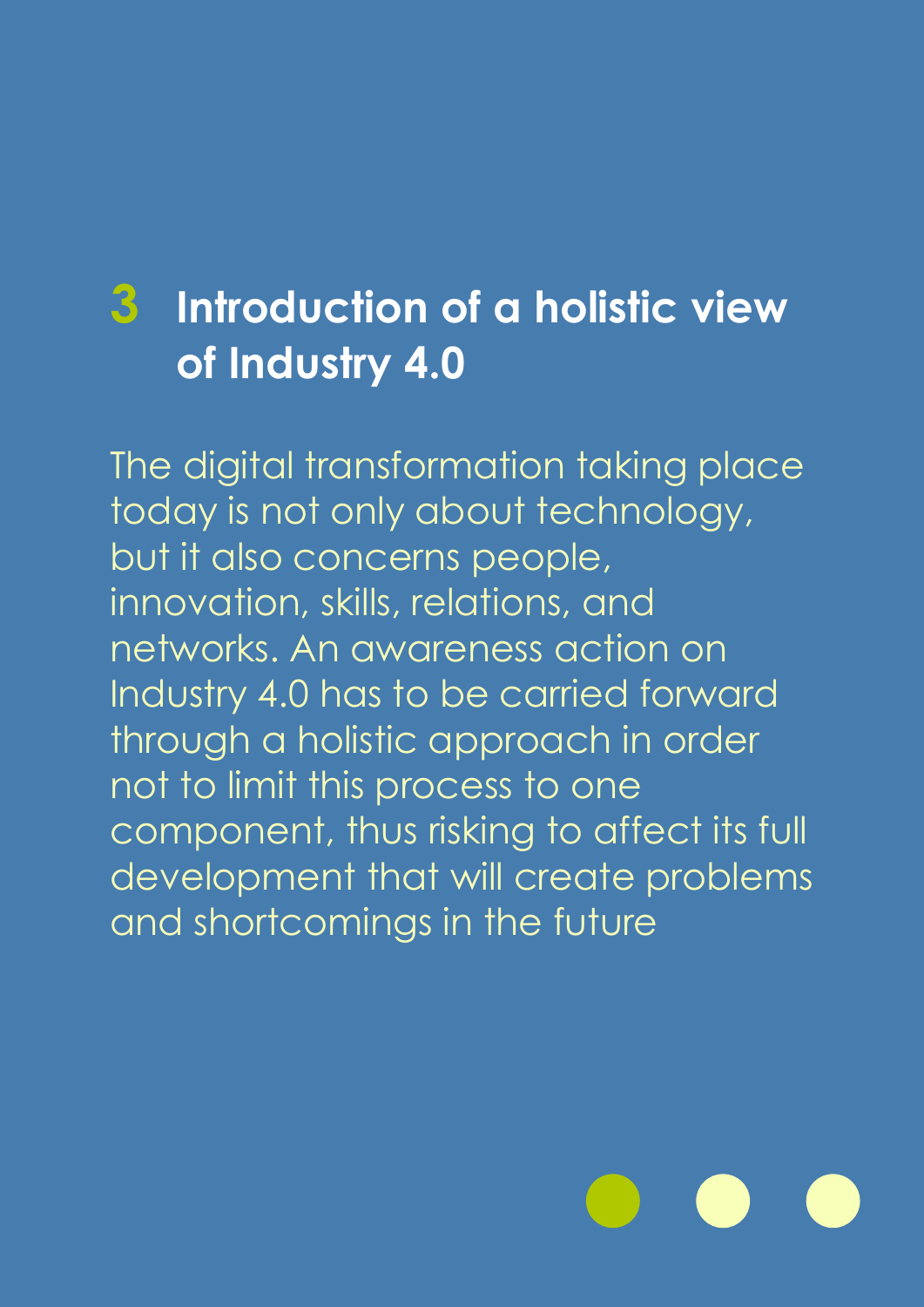## **Actions from the company side**

- To increase awareness in regional and local employers' associations about Industry 4.0
- To create and enforce local and national networks in order to help companies (especially SMEs) to understand their opportunities in the digital transformation
- To produce and disseminate simple tools (video, infographs, websites) showing and explaining that Industry 4.0 is not a buzzword but an actual catalyst for change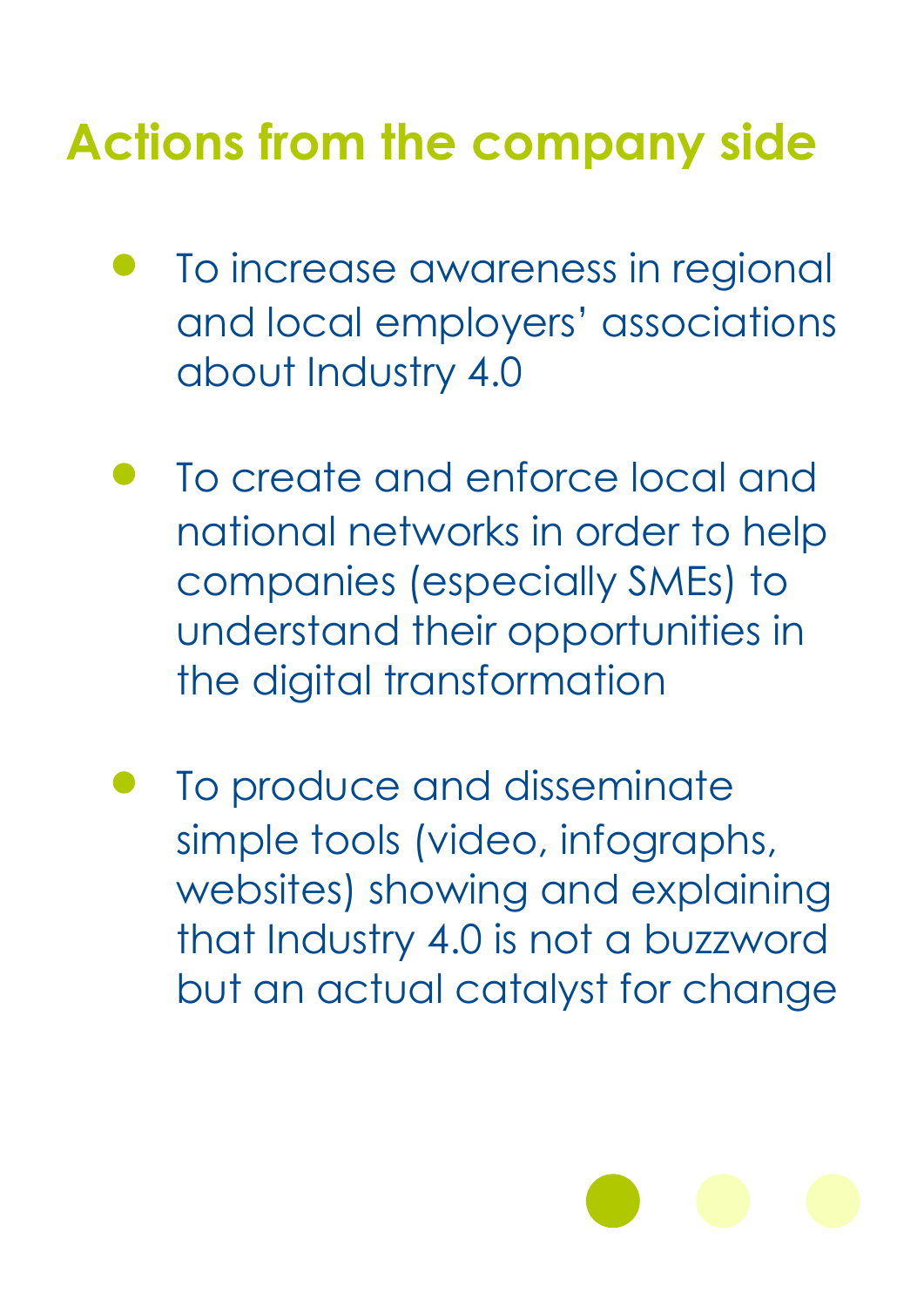2000 Skills & Training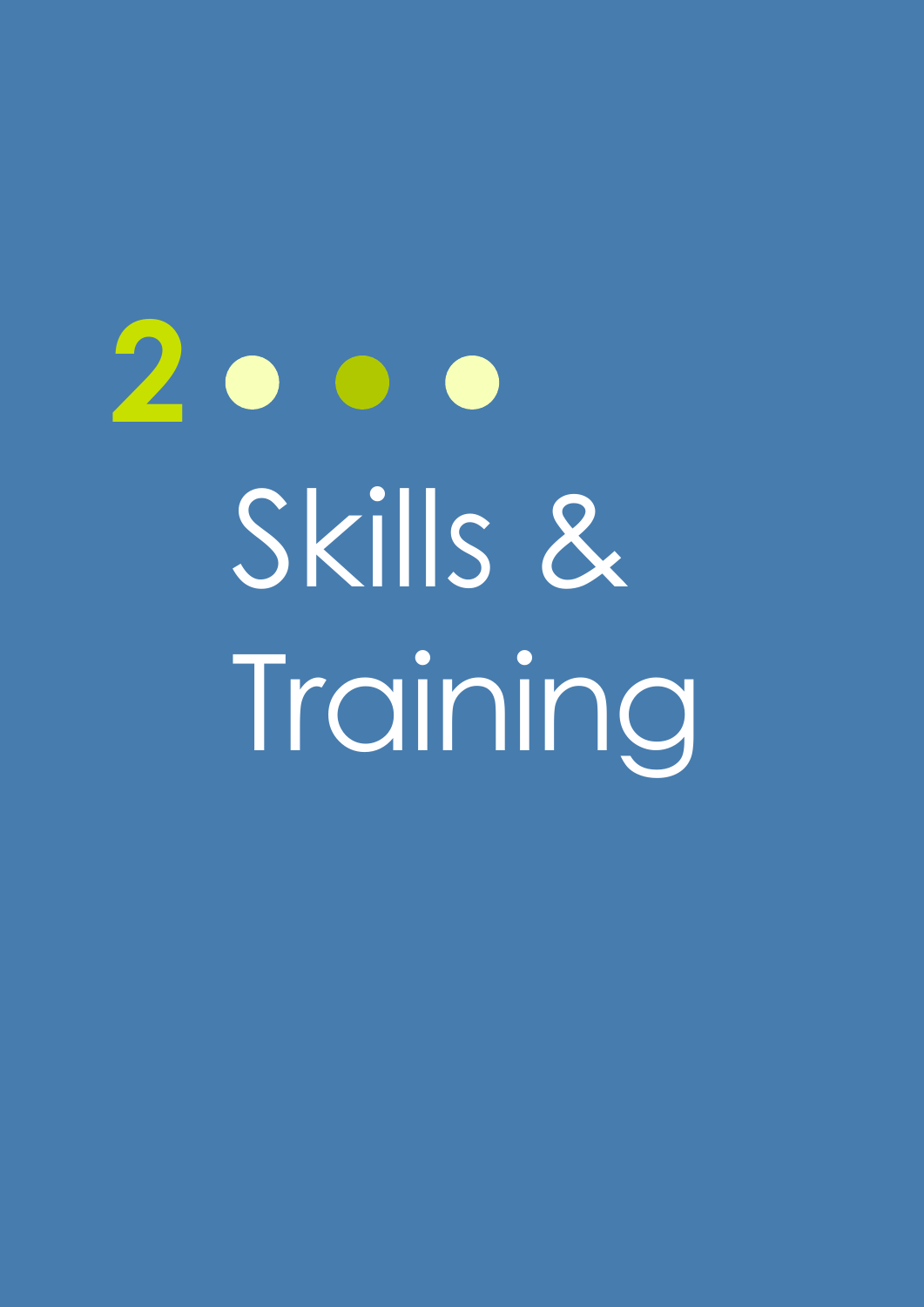### **"No future in manufacturing without workers of the future"**

The complex and evolving scenario of digitalization requires tools and guarantees in order to let companies and workers face the challenges of innovation. Skills and training seem the best protection to manage and benefit from the Industry 4.0 paradigm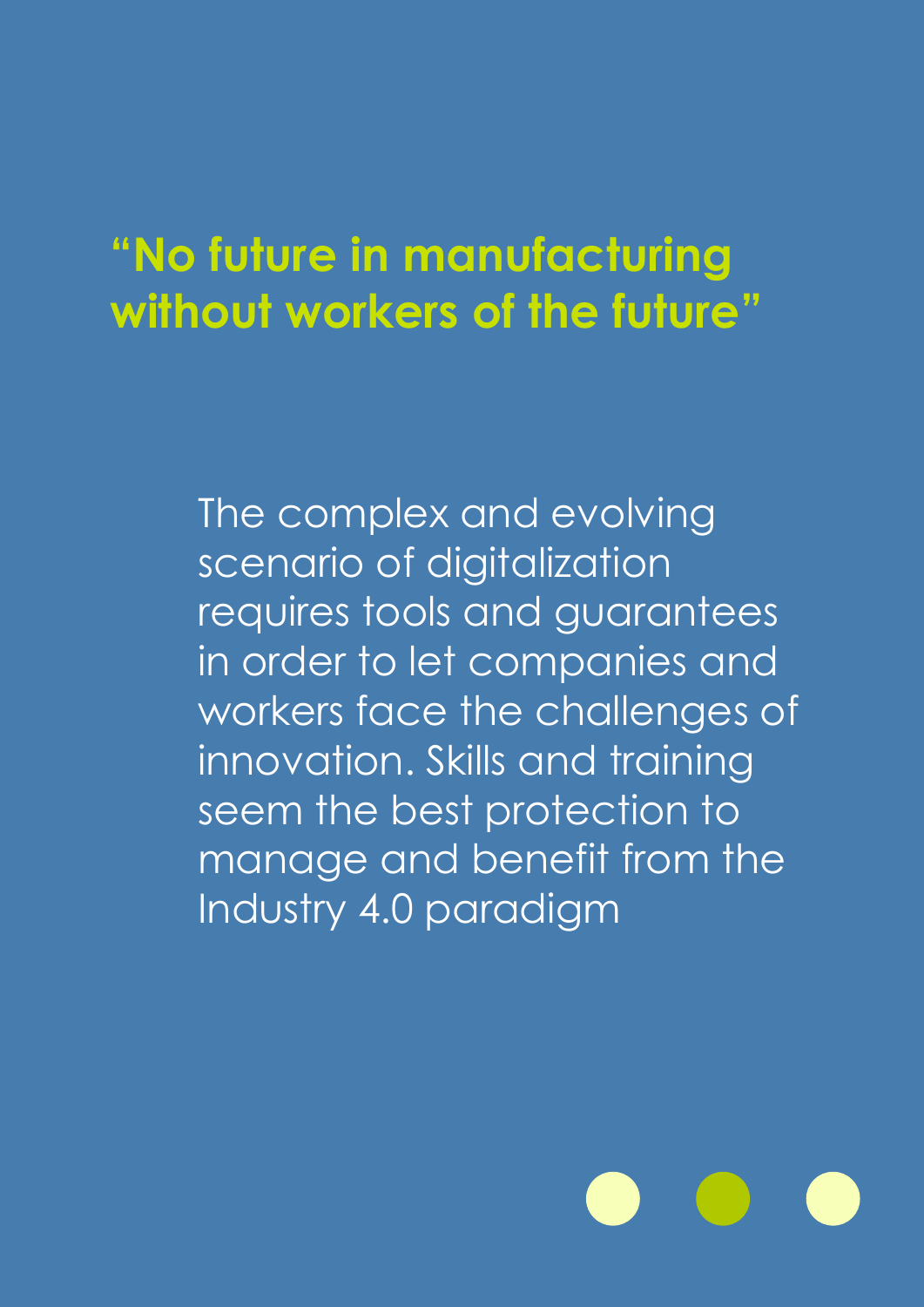### **1 Creating ecosystems and networks comprising education institutions and companies**

In the Industry 4.0 context, the creation of partnerships between second and third level educational institutions and employers is essential: the aim of these partnerships is to plan courses (especially in the STEM field) providing skills that can be used in the market so as to tackle the skills mismatch. The appropriate level at which these partnerships can be developed is the local one, thus giving rise to a network that ensures employment and growth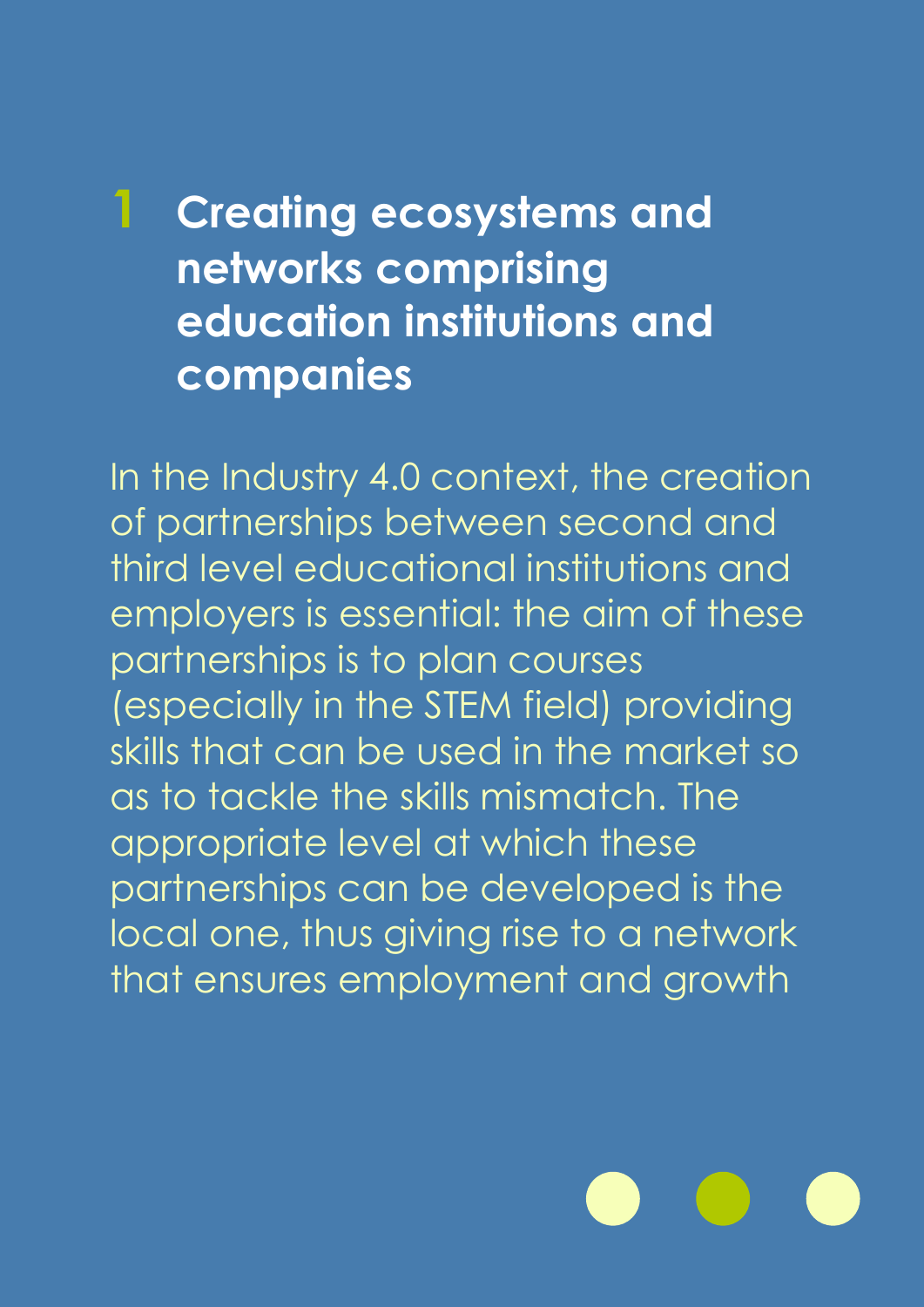### **2 Increasing VET and on the job training for new technical skills**

In the Industry 4.0 context, it is essential to link training to work. The speed at which technologies, processes and products develop needs to be responded to with new skills. This means fostering vocational training for young people not only in secondary schools but also in higher education institutions, for example through industrial doctorates. The need for continuous skills updating particularly concerns those already in the labour market and involves boosting training (i.e. with digital alphabetization), with the latter that has to be considered not only as an individual right of the worker but also an advantage and an investment for both worker and company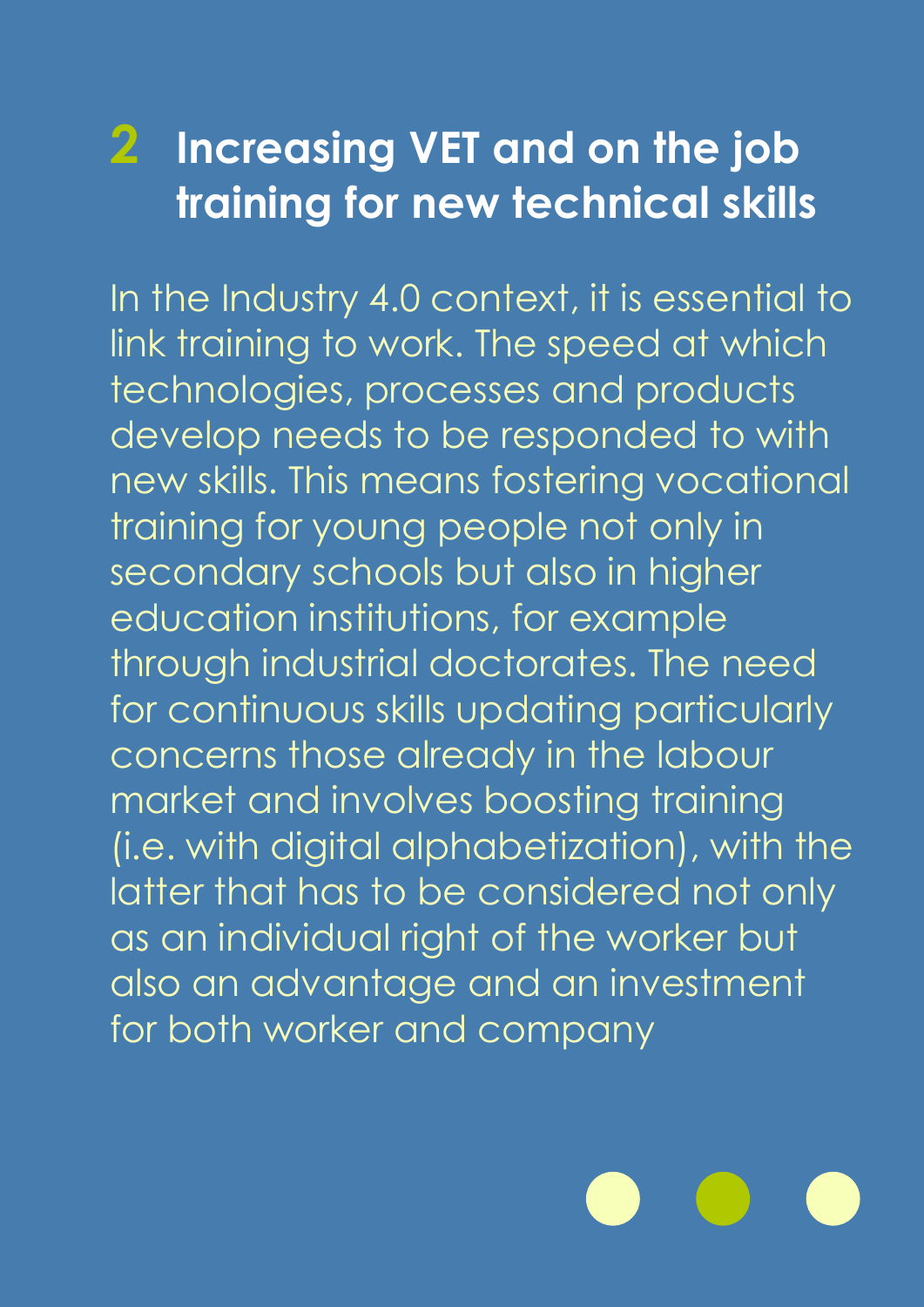### **3 Beyond technical skills: stepping up digital competences and soft skills**

Learning how to master digital devices and use them in teaching activities should concern all levels of education, starting from the everyday use of digital skills (smartphone, tablets, social networks) and from conceptualizing them and making them useful tools in a professional context. In the same way, soft skills should also be taught, as they are crucial to the Industry 4.0 context. This should be done through new didactic models and experiences, developing new national school programs and putting forward new measure to retrain teaching staff

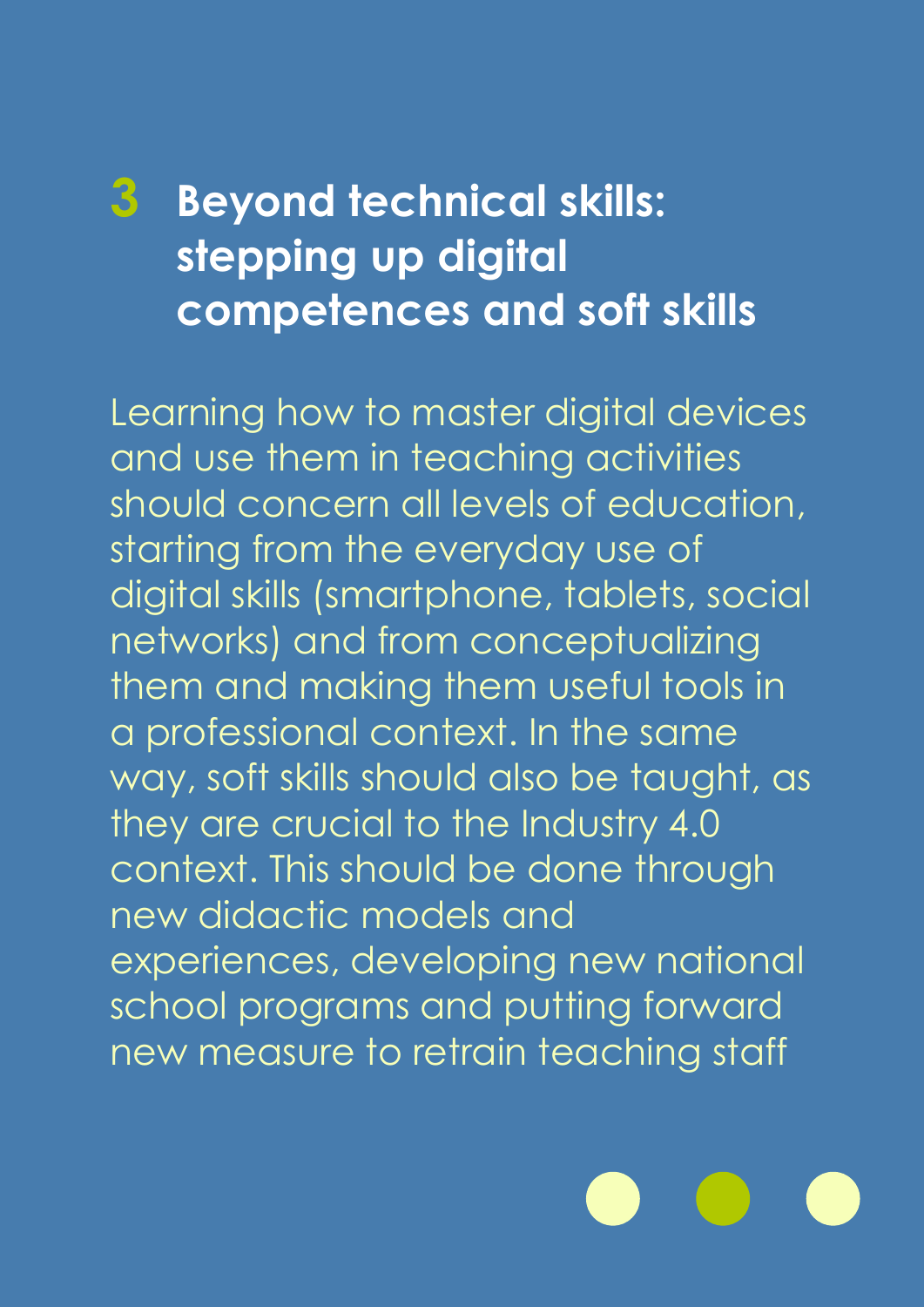## **Actions from the company side**

- To increase the quality of training focusing on parallel programs of R&D and skills transfer considering them not as a cost but as an investment
- To enforce employment contracts and education paradigms that can help to focus on training like VET, apprenticeships and industrial doctorates
- To create and enforce networks with schools, universities and research centers in order to keep training schemes updated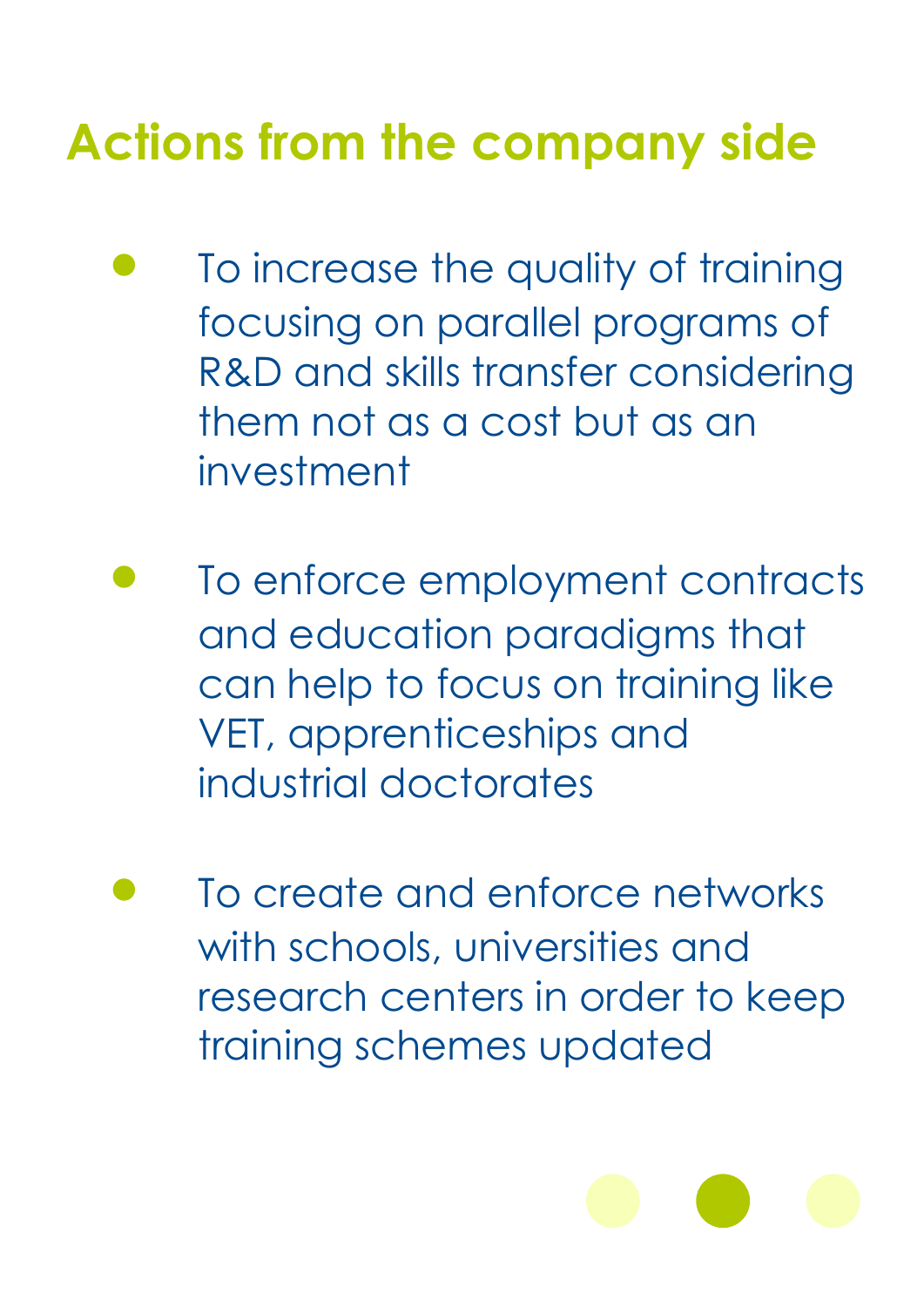**3** Industrial relations & Social dialogue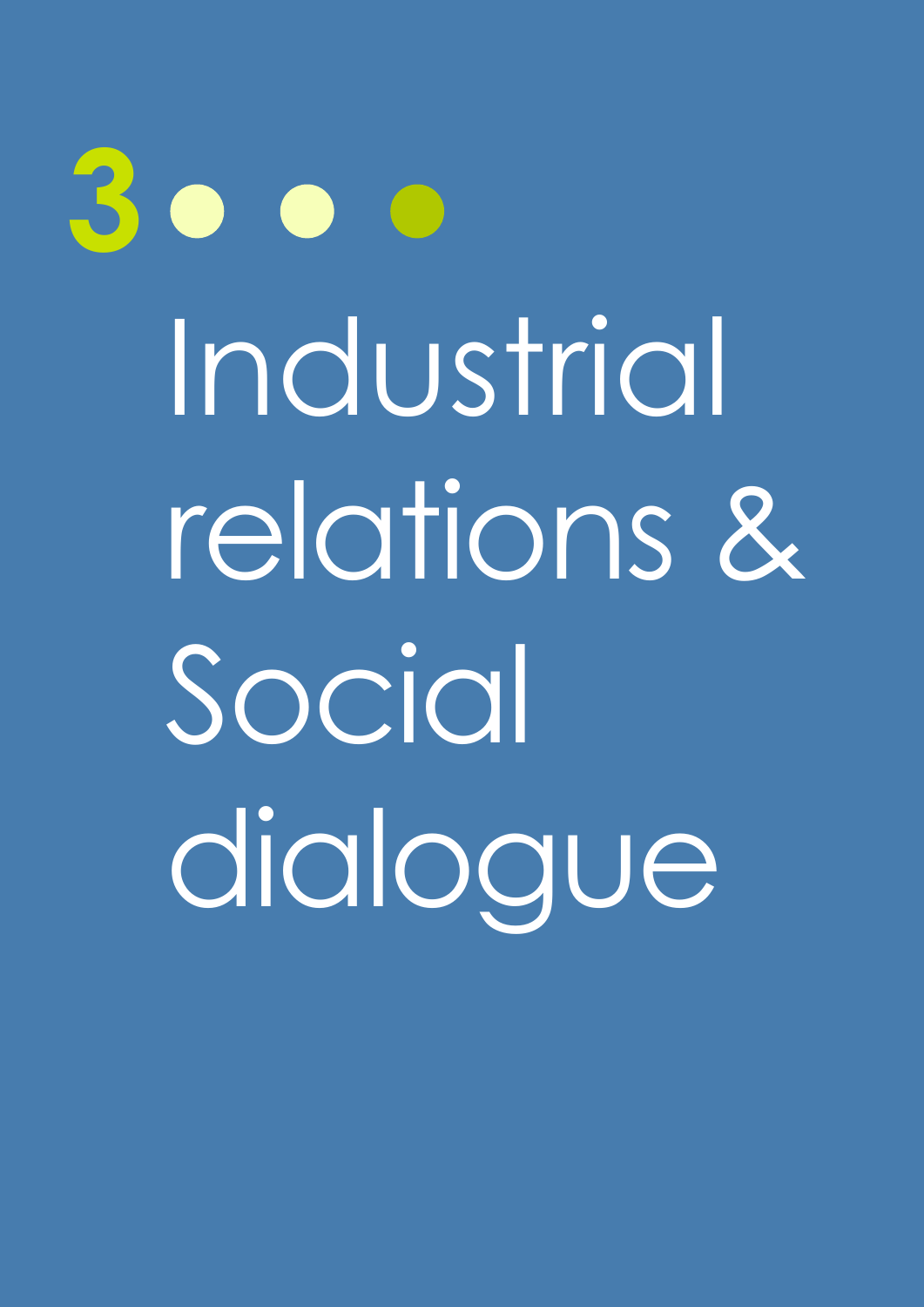### **"Building together a greater new community"**

Working together is a priority of the factory of the future. Complexity requires cooperation and sharing of responsibilities. This can be reached both through industrial relations and social dialogue and personnel relations using innovative contents and schemes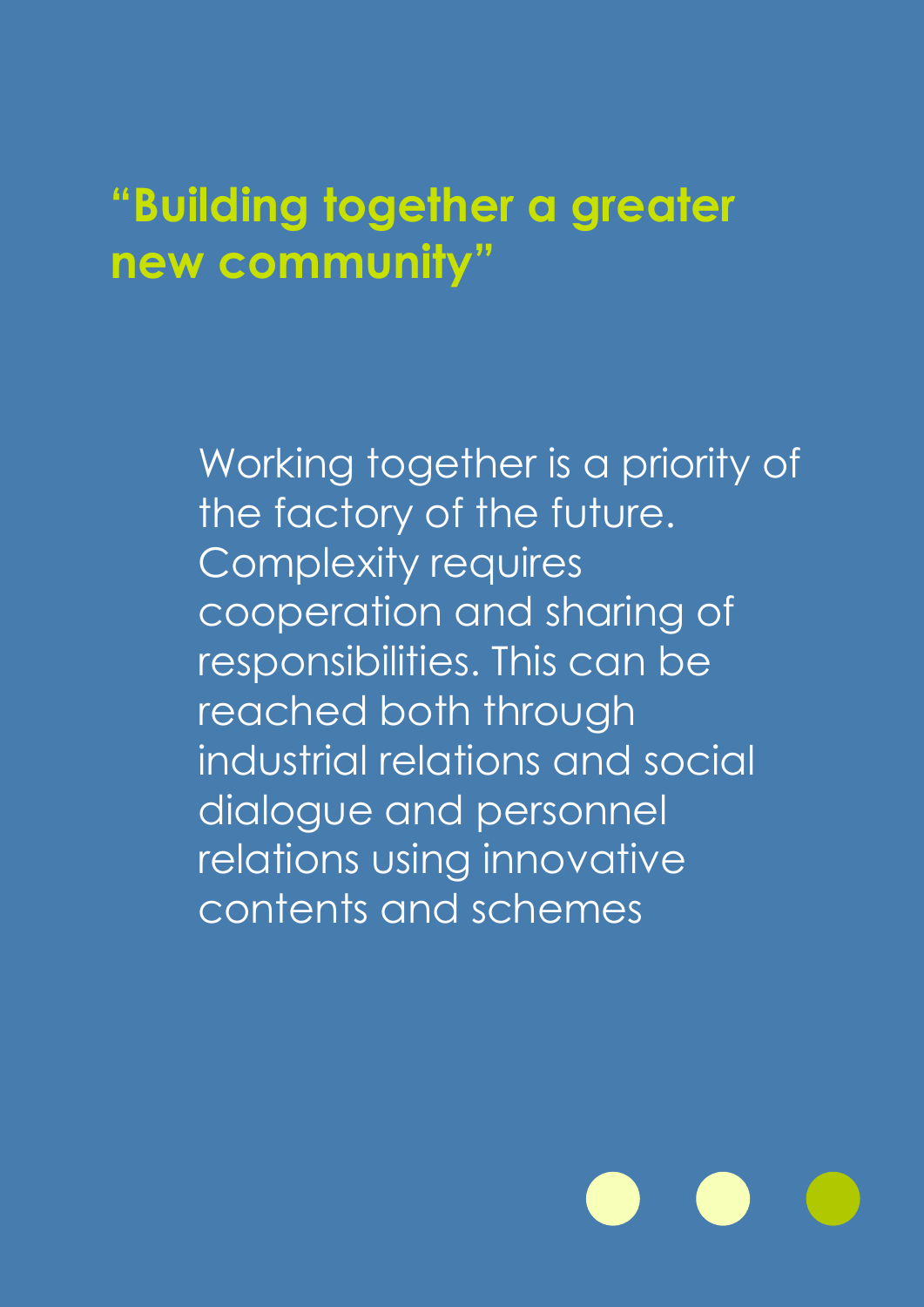### **1 Bring the contract near the value: enforce the bargaining system**

Industry 4.0 will completely redefine the processes of value creation and the supply chain. This will create more complex environments, which are very different from each other, though they will be integrated through digital networks. In order to enhance this complexity, we need to give value to local and company level contracts, linking wages to productivity and real added value. In this way, it will be possible to reinvest the gains from company-level productivity in - among others - new training that, together with wages, can represent a new way to conceive protection in the labour market

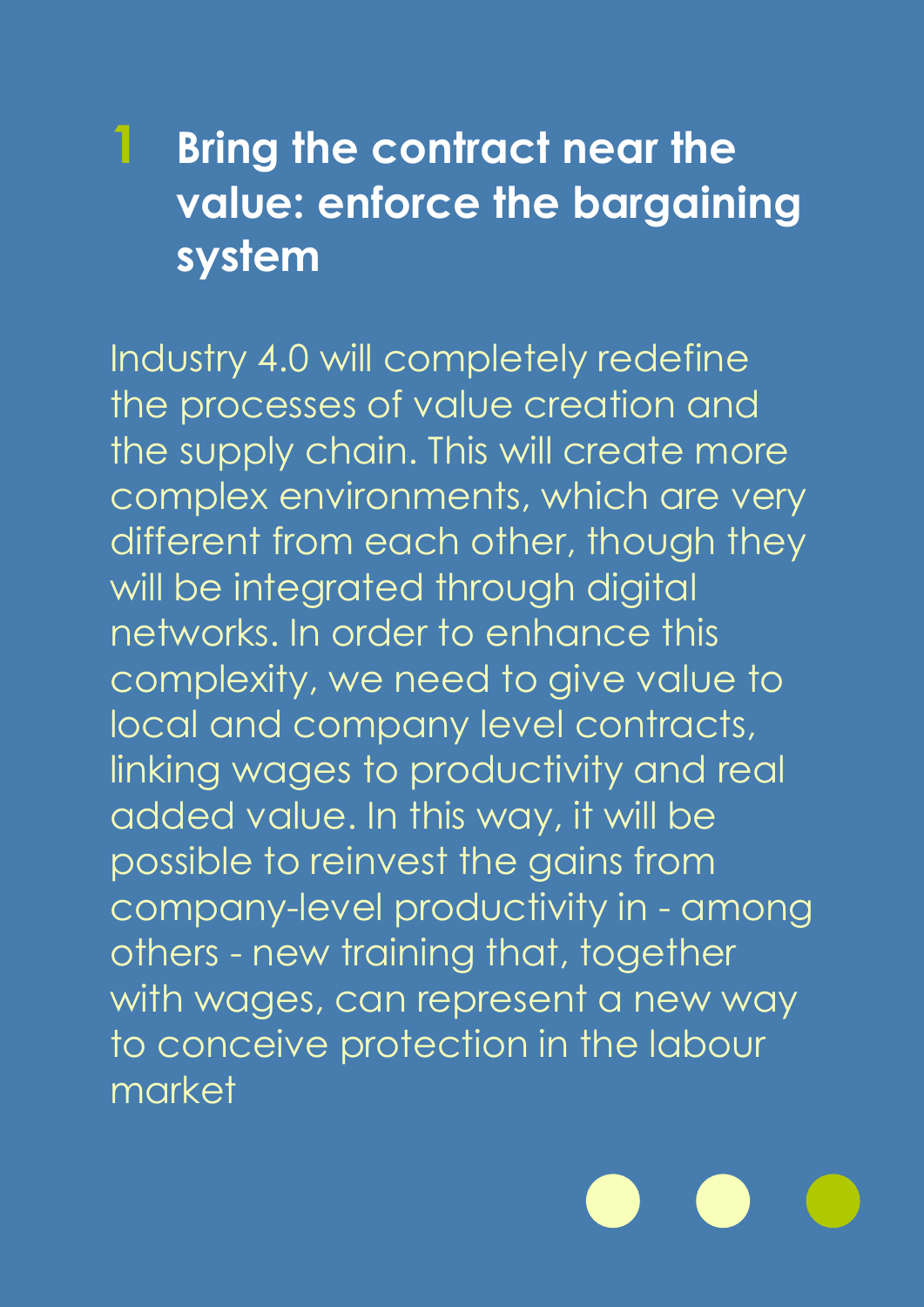### **2 Skills as the new bargaining content**

Since new technical and soft skills are the real contents of the digital transformation and the way to produce innovation, they are a resource for the company and workers. For this reason, skills and training have to become central elements of negotiations in collective agreements. Developing more skills is an advantage for workers as a protection in transitional labour markets and a way to increase their competitiveness on the labour market especially with new technologies, processes and products. Gaining more skills is also an advantage for companies, because having more qualified people means better innovation, productivity and competitiveness

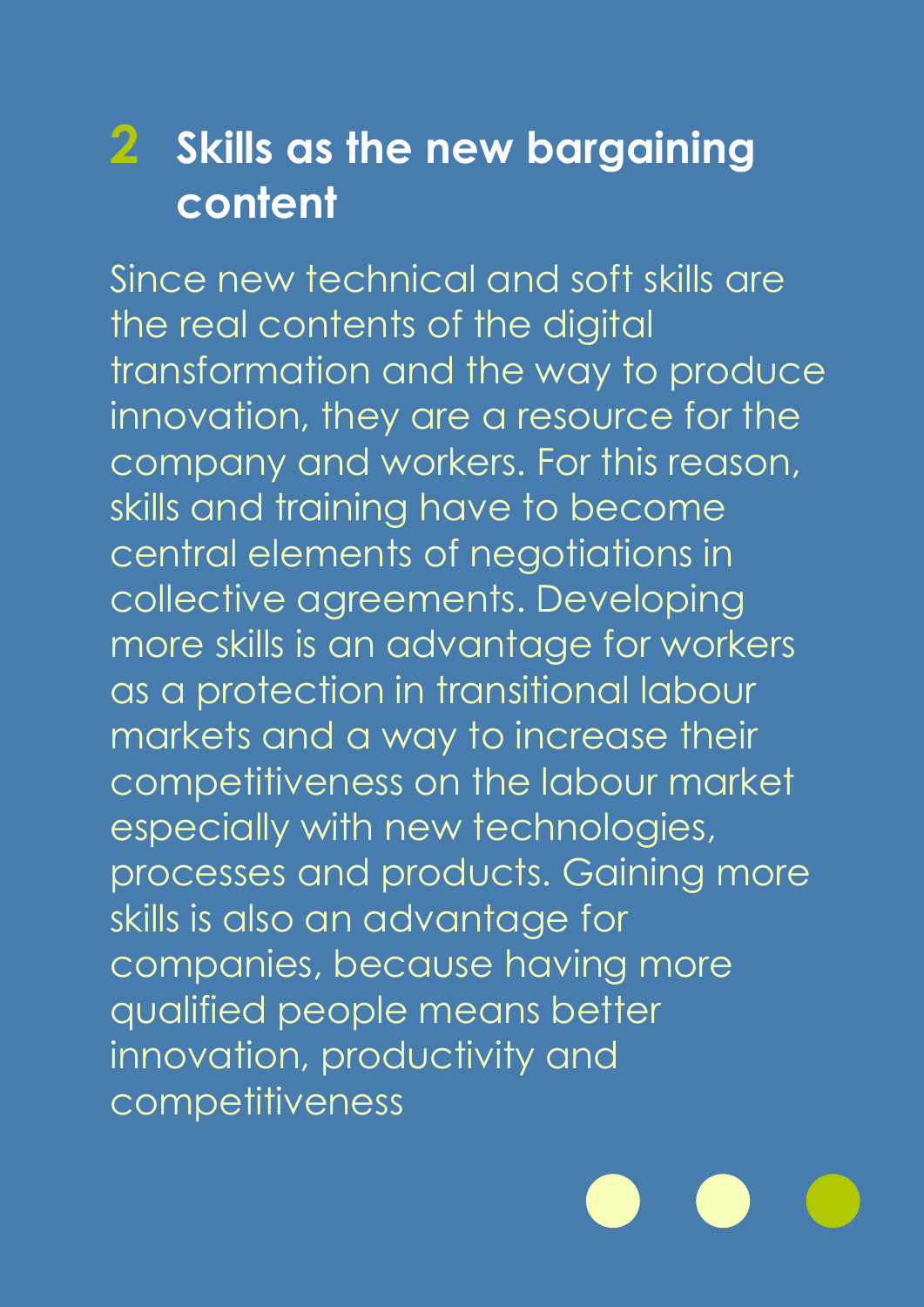### **3 New inclusive personnel relations**

It is no longer possible to think of personnel relations as something in conflict with trade union relations. The complexity of the 4.0 environment requires different forms of social dialogue and industrial relations both collective and individual. Collective bargaining is a central part of industrial relations but aspects such training, new high-performance working practices, flexible hours and locations (i.e. smart working) have to be developed also through new personnel relations practices recognized by the company and workers and where the shared goal is more productivity and competitiveness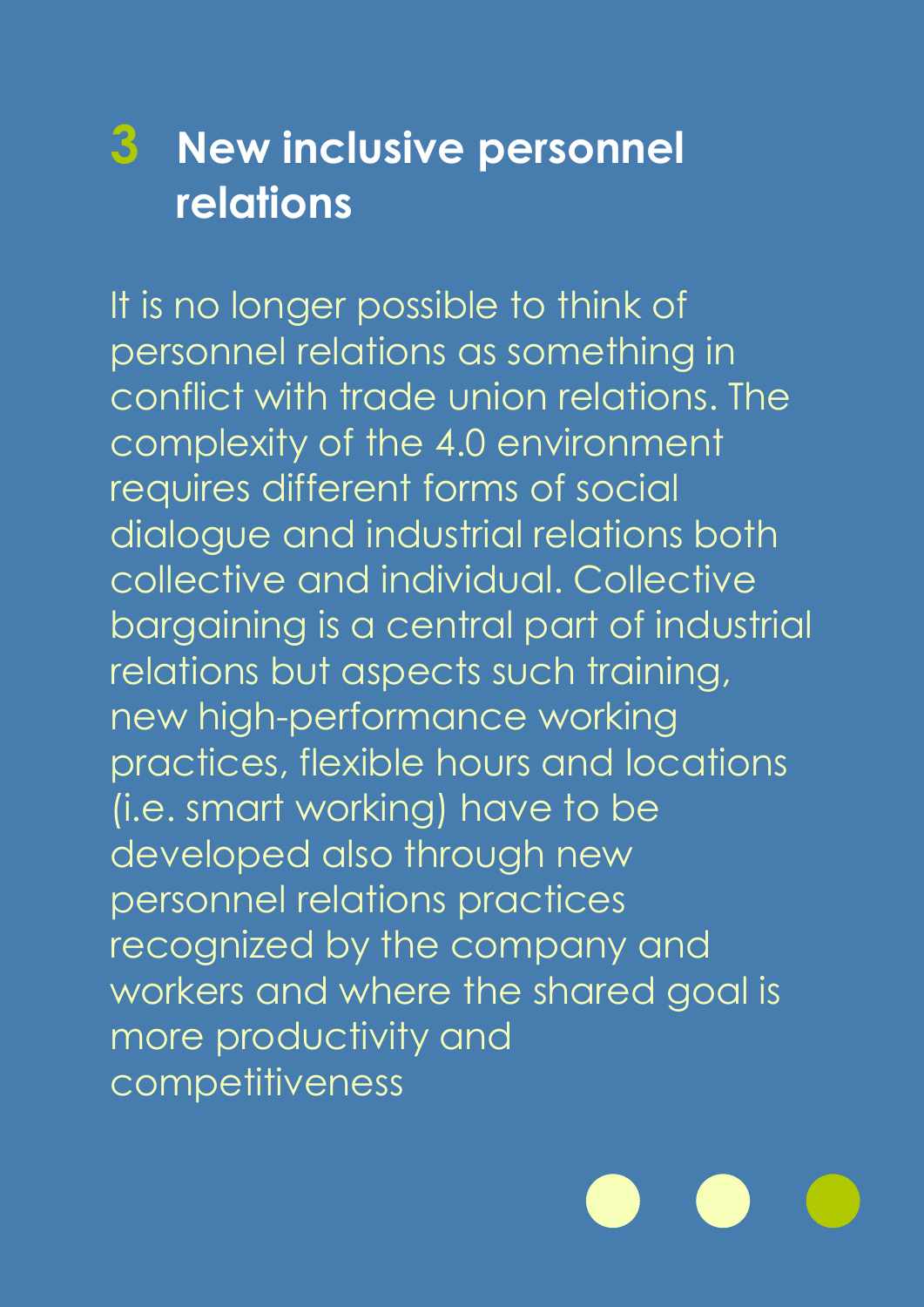## **Actions from the company side**

- To encourage companies to negotiate at company level focusing on inclusive agreements that can really boost productivity together with wages
- To introduce skills and training in new collective agreements
- To create involvement and information procedures through which strategies about work organizations, training programs and other issues can be discussed, contributing to the development of Industry 4.0